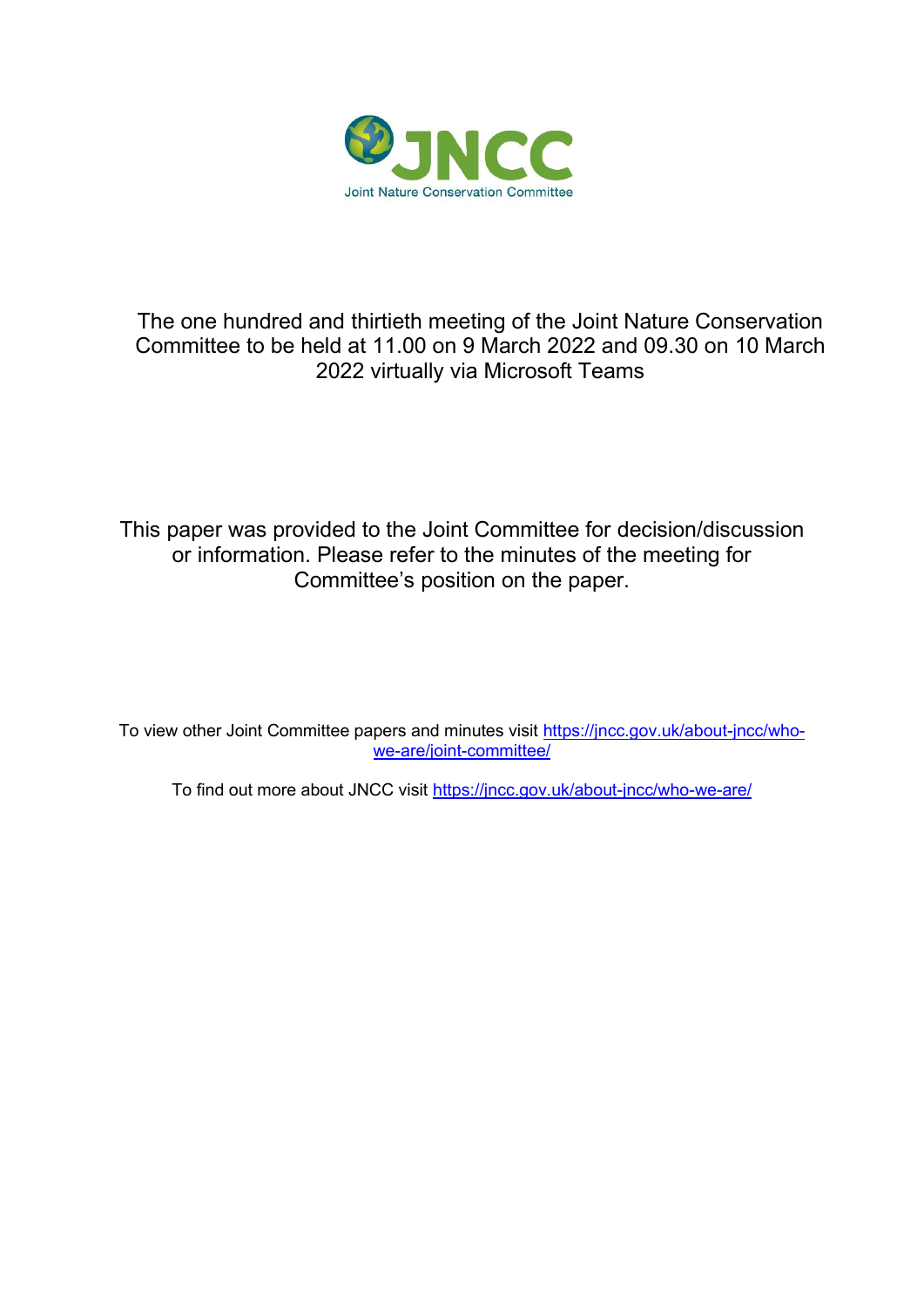*Classification: Official* Revised/Released: 23/02/2022 JNCC 22 13D



### *"To be a world-leading provider of innovative solutions, placing nature at the heart of sustainable wealth and well-being."*

**OFFICIAL**

# **Joint Nature Conservation Committee**

# **Joint Committee forward programme**

#### **Cover note by Tracey Quince**

## **Executive Summary**

### **1. Action required**

- 1.1 The Joint Committee is asked to:
	- i. discuss the forward programme contained in Annex 1 and suggest any additional items.

#### **2. Key issues**

- i. This paper contains a forward programme for the Joint Committee to September 2022 (Annex 1). The forward programme should be seen as a key document that evolves through members' input.
- ii. The next meeting of the Joint Committee will take place on 8 and 9 June in Edinburgh. An engagement event will be organised for the afternoon of Wednesday 8th June.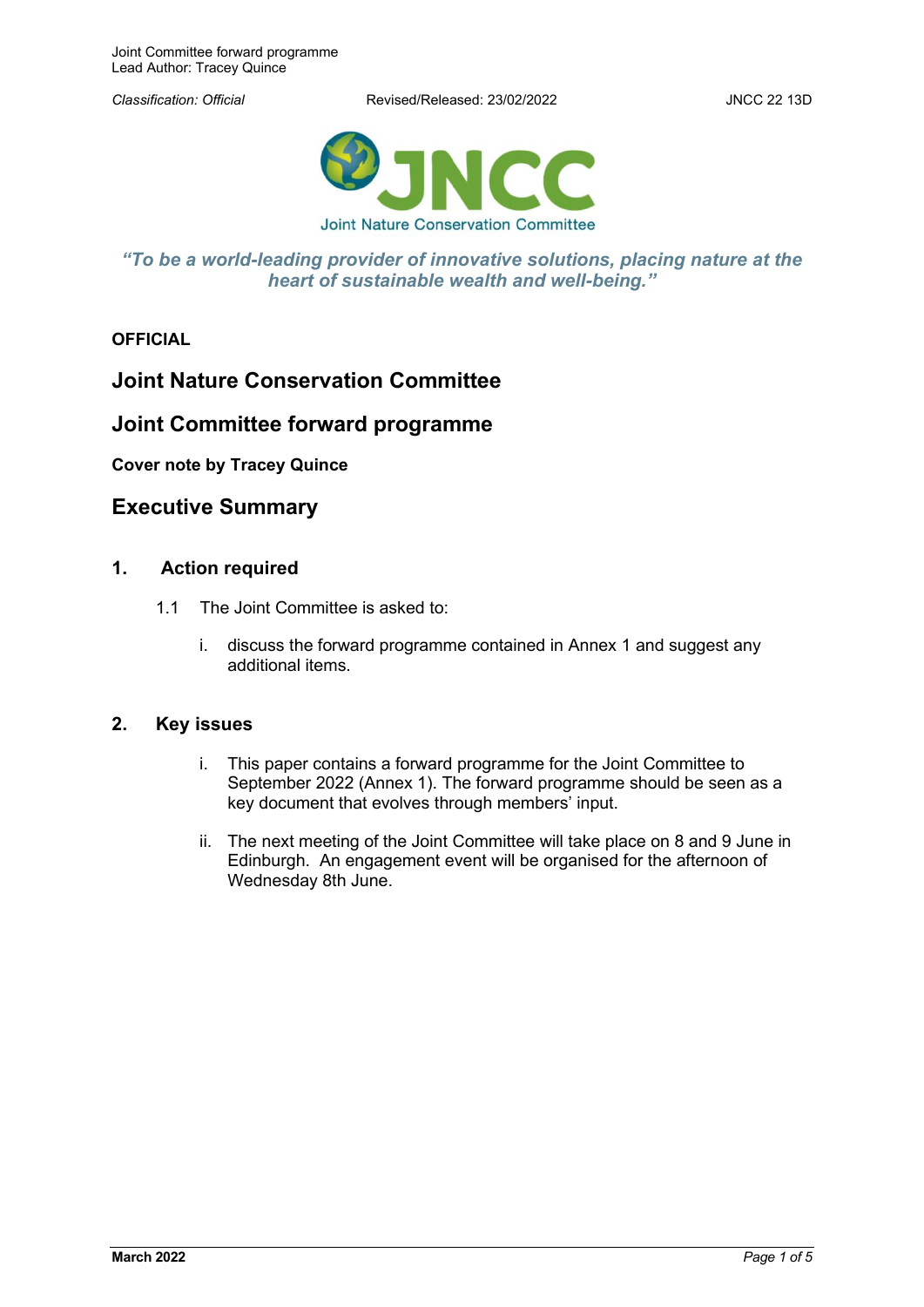Joint Committee forward programme Lead Author: Tracey Quince

*Classification: Official* Revised/Released: 23/02/2022 JNCC 22 13D

**OFFICIAL**

# **Joint Nature Conservation Committee**

# **Joint Committee forward programme**

## **Annex 1**

|                                                                              | <b>June 2022</b><br>(Peterborough) | September 2022<br>(TEC) | November 2022<br>(TEC) |
|------------------------------------------------------------------------------|------------------------------------|-------------------------|------------------------|
| <b>Strategic direction and review</b>                                        |                                    |                         |                        |
| International Reporting sub-group<br>revised terms of reference              | X                                  |                         |                        |
| Marine sub-group terms of<br>reference                                       | X                                  |                         |                        |
| Opportunities for emerging<br>monitoring protocols to detect<br>local change | X                                  |                         |                        |
| <b>Financing Nature Based Solutions</b>                                      | X                                  |                         |                        |
| Draft JNCC Organisational Plan<br>2022-2025                                  | X                                  |                         |                        |
| Marine Natural Capital in JNCC                                               | x                                  |                         |                        |
| <b>Review of SSSI Guidelines:</b><br>position and process                    | X                                  |                         |                        |
| Communications in JNCC                                                       | X                                  |                         |                        |
| JNCC 2030 - Strategy Refresh                                                 |                                    | X                       |                        |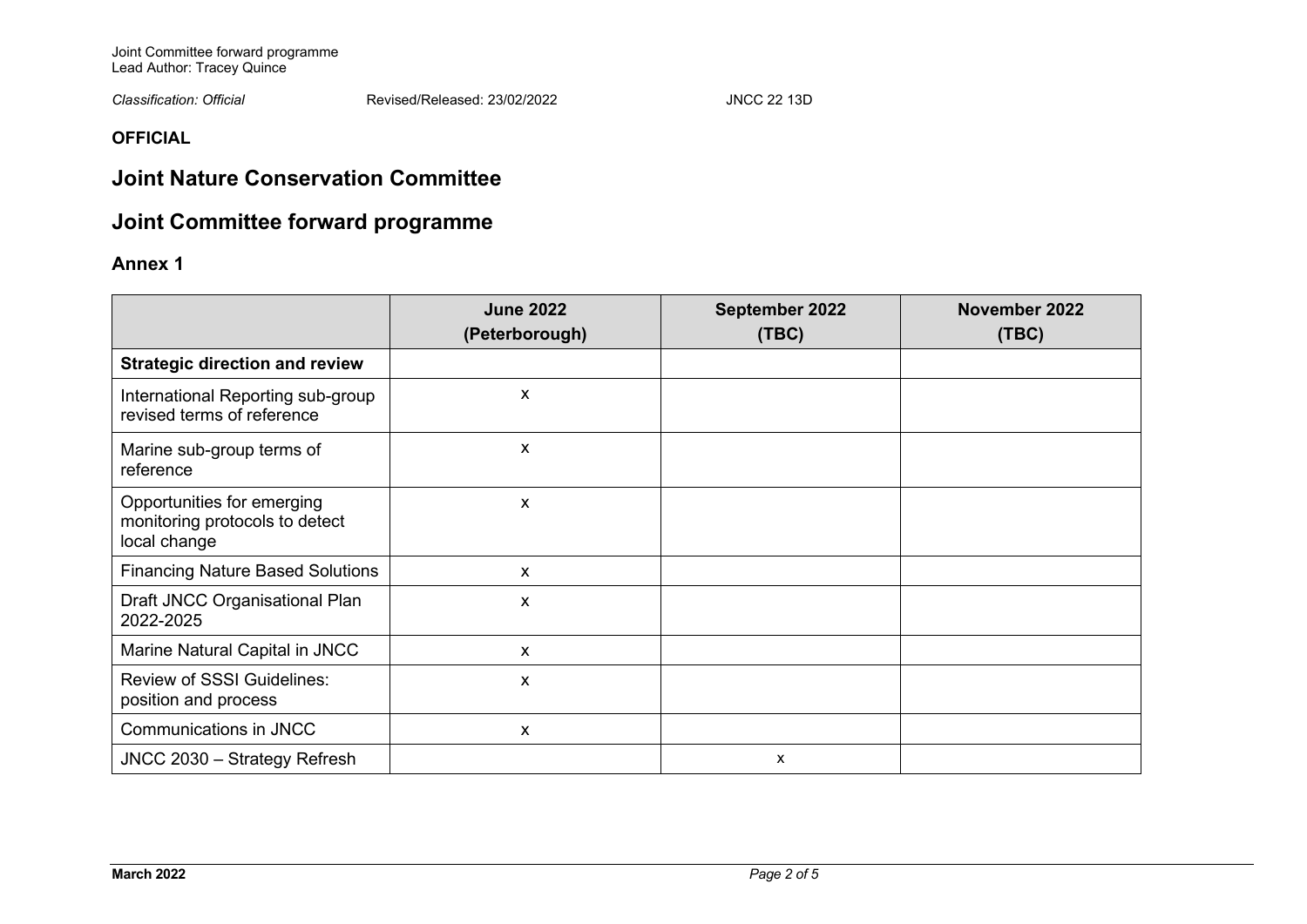#### Joint Committee forward programme Lead Author: Tracey Quince

*Classification: Official* Revised/Released: 23/02/2022 JNCC 22 13D

|                                                              | <b>June 2022</b><br>(Peterborough) | September 2022<br>(TEC) | November 2022<br>(TEC) |
|--------------------------------------------------------------|------------------------------------|-------------------------|------------------------|
| Update on air pollution work in<br><b>JNCC</b>               |                                    | X                       |                        |
| <b>Standing items</b>                                        |                                    |                         |                        |
| Chief Executive's report on topical<br>issues                | $\pmb{\mathsf{X}}$                 | X                       | $\pmb{\mathsf{X}}$     |
| Report from the MPA sub-group                                | X                                  | X                       | $\mathsf{x}$           |
| Report from the International<br>Reporting sub-group         | $\pmb{\mathsf{X}}$                 | X                       | $\mathsf{x}$           |
| Report from the Financial<br>Resilience Sub-Group            | X                                  | X                       | $\mathsf{x}$           |
| Report from the Audit and Risk<br>Assurance Committee (oral) | $\mathsf{X}$                       | X                       | $\pmb{\mathsf{X}}$     |
| Joint Committee forward<br>programme                         | X                                  | X                       | $\mathsf{x}$           |
| Report from the Chief Scientists<br>Group                    | $\pmb{\mathsf{X}}$                 | $\mathsf{x}$            | $\pmb{\mathsf{X}}$     |
| Update on external factors<br>affecting JNCC                 | X                                  | X                       | $\pmb{\mathsf{X}}$     |
| <b>Performance and reporting</b>                             |                                    |                         |                        |
| Quarterly corporate performance<br>reports                   |                                    | X                       | $\pmb{\chi}$           |
| End of year performance report                               | $\pmb{\mathsf{X}}$                 |                         |                        |
| <b>Governance and risk</b><br>management                     |                                    |                         |                        |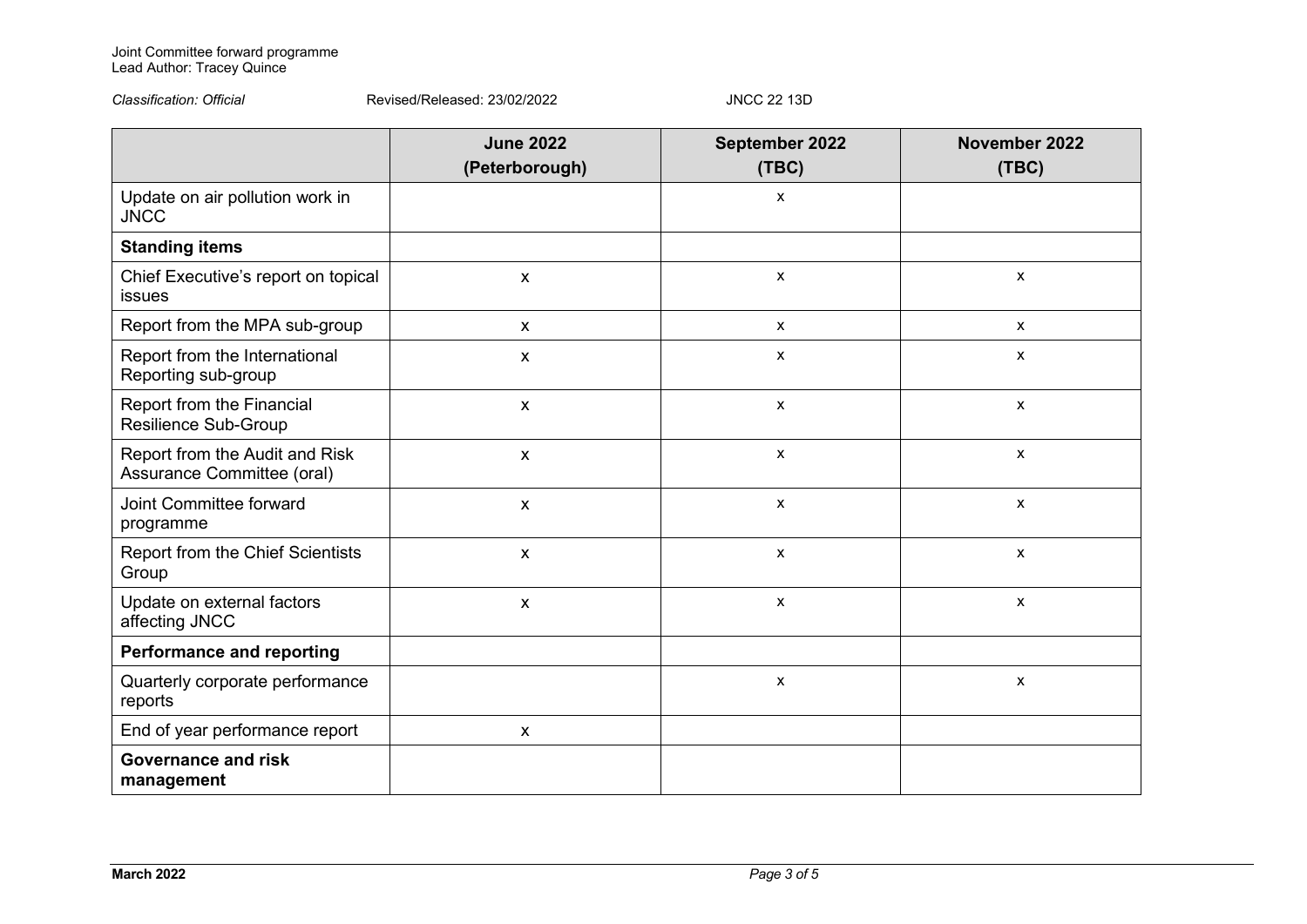#### Joint Committee forward programme Lead Author: Tracey Quince

| Classification: Official                               | Revised/Released: 23/02/2022       | <b>JNCC 22 13D</b>      |                        |
|--------------------------------------------------------|------------------------------------|-------------------------|------------------------|
|                                                        | <b>June 2022</b><br>(Peterborough) | September 2022<br>(TEC) | November 2022<br>(TEC) |
| Committee effectiveness review -<br>report on findings |                                    | X                       |                        |
| <b>Business planning and funding</b>                   |                                    |                         |                        |
| Fiscal strategy for JNCC                               |                                    | x                       |                        |
| Corporate plan for 2023/24                             |                                    |                         | х                      |